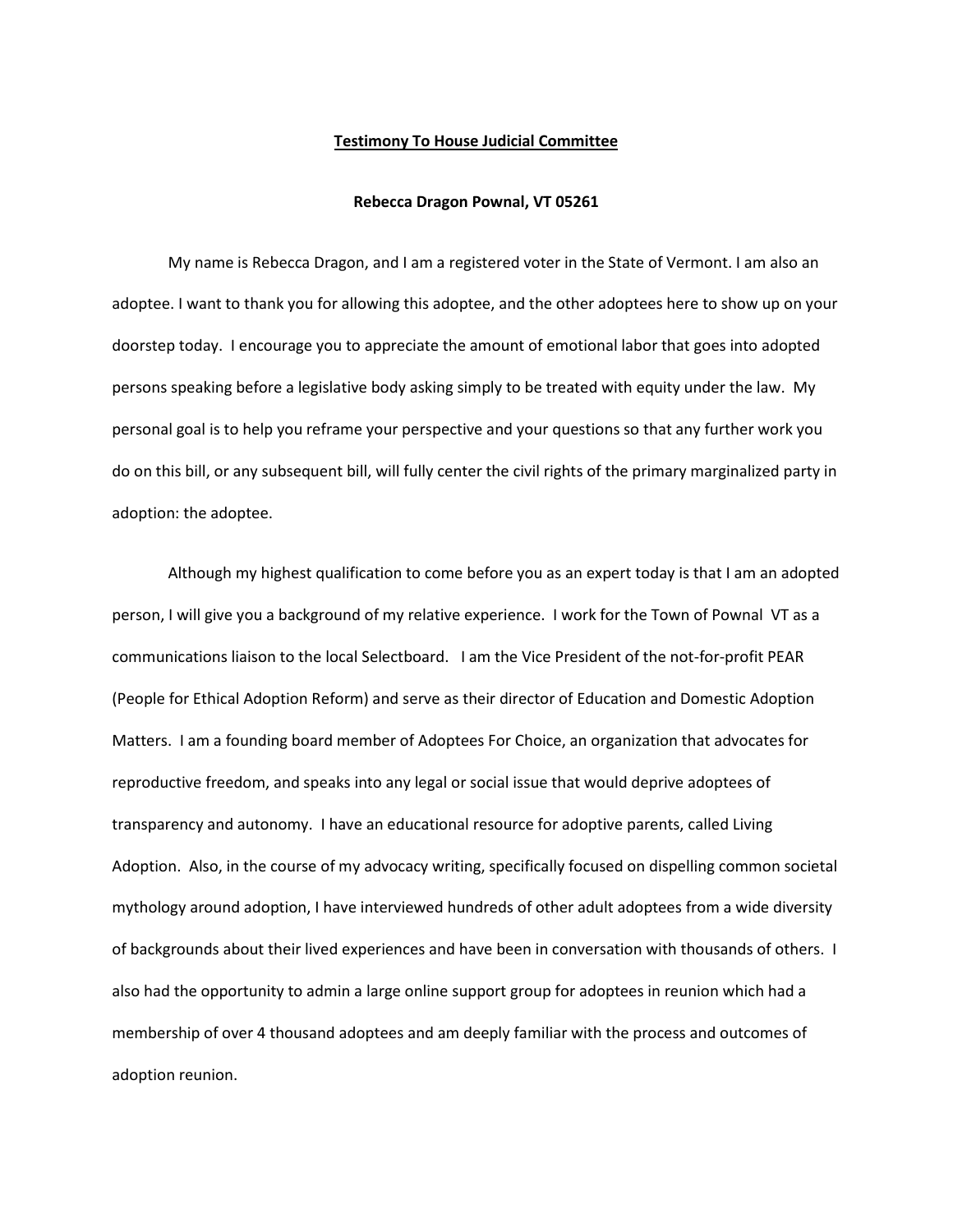H629 as it exists now aims to allow Vermont-born adoptees some access to their original birth certificates. Vermont is one of the very last States in New England holding out on antiquated laws that bar adoptees from access to their own vital records. This effort to give adoptees transparency and access to their own original documentation is laudable.

 However, in this proposed legislation, you have included dehumanizing and infantilizing caveats that would further marginalize adoptees and deprive them of equity in the eyes of the law. What other adult citizen of Vermont is subjected to the restriction of access to their own identity and documentation either by the State or at the hands of someone else because they share DNA?

 In the course of your discussions, I have heard the argument that "the privacy of the birthmother and birth family" must be protected, most notably from the presumed horror of having rogue adoptees "showing up at doors" demanding connection and causing disruption. This false conflation of privacy and secrecy is a relic of desperately outdated thinking about adoption, from an era when doctors promoted smoking cigarettes for good health.

 First, I would ask to see evidence that quantifies the claim that complete unfettered access to original birth certificates has caused a harmful increase in adoptees showing up on the doorsteps of their biological families unwanted. The majority of New England states and New York have given complete access without restriction, so this outcome could easily be studied. Is it appropriate to create legislation to prevent something that has not been studied and quantified, or even identified if it exists?

This bill allows for suppression of the record in cases where the birthparent or birth sibling if the birthparent is dead so wishes it. No one has a right to secrecy, especially when the secret is so deep that it would make another living person, the adoptee, a secret even to themselves. However, in domestic adoption, secrecy is impossible. All a domestic adoptee needs is a DNA test, a fifth cousin match, and a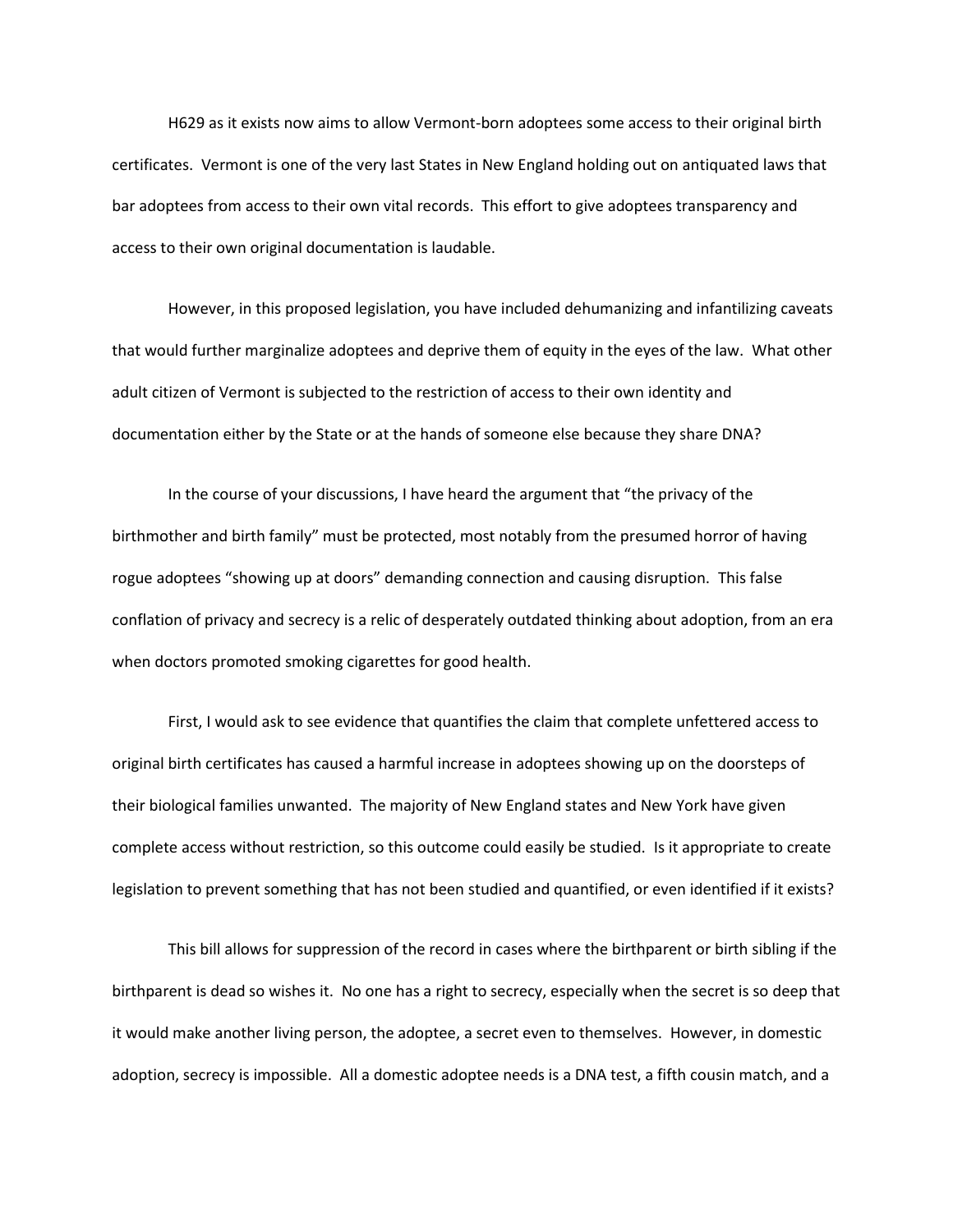skilled search angel, and they can find their biological relatives so they can show up at their door. That is how I showed up at the door of my own biological family, well, in truth…. I showed up in the ancestry.com inbox of my biological uncle and DNA match and respectfully introduced myself.

Think about that as it relates to secrecy. My first point of contact was my uncle, not my biological mother or father. Although I believe the question of whether adoptees should have equal access to their own original birth records should be completely separated from the question of reunion, I have heard it spoken about enough in your discussions that I would like to address it. In an era of wide-spread DNA testing, if you really wanted to protect "privacy", it should be imperative to release original birth records without restrictions directly to the adoptee without adding multiple intervening parties. I have watched thousands of adoptees use DNA matching to find their first parents, contacting  $3<sup>d</sup>$  and fourth cousins, eventually narrowing the search down, getting closer to their goal. Often, by the time they finally identify their biological parent, contact with dozens of relatives has been made, and the birthparent is the last to know that their "secret" is out and looking for them. Would you add a clause in this legislation to prevent adoptees from taking DNA tests to protect the dubious privacy of biological families? Or perhaps would you consider legislation that prevents all unwanted solicitation at doors, for instance from religious proselytizers and political canvassers? The answer to an unwanted person at your door, or in your inbox or voicemail, is to ask them to never contact you again. If they contact despite your wishes, you can issue them a cease and desist or nocontact order.

 When you start with the assumption that there can be "harm" in adoptees contacting their biological relatives and that biological families need "protection" from the potential of "disruption", you are inferring something unfair about adoptees: that they pose a potential risk, that they are a danger,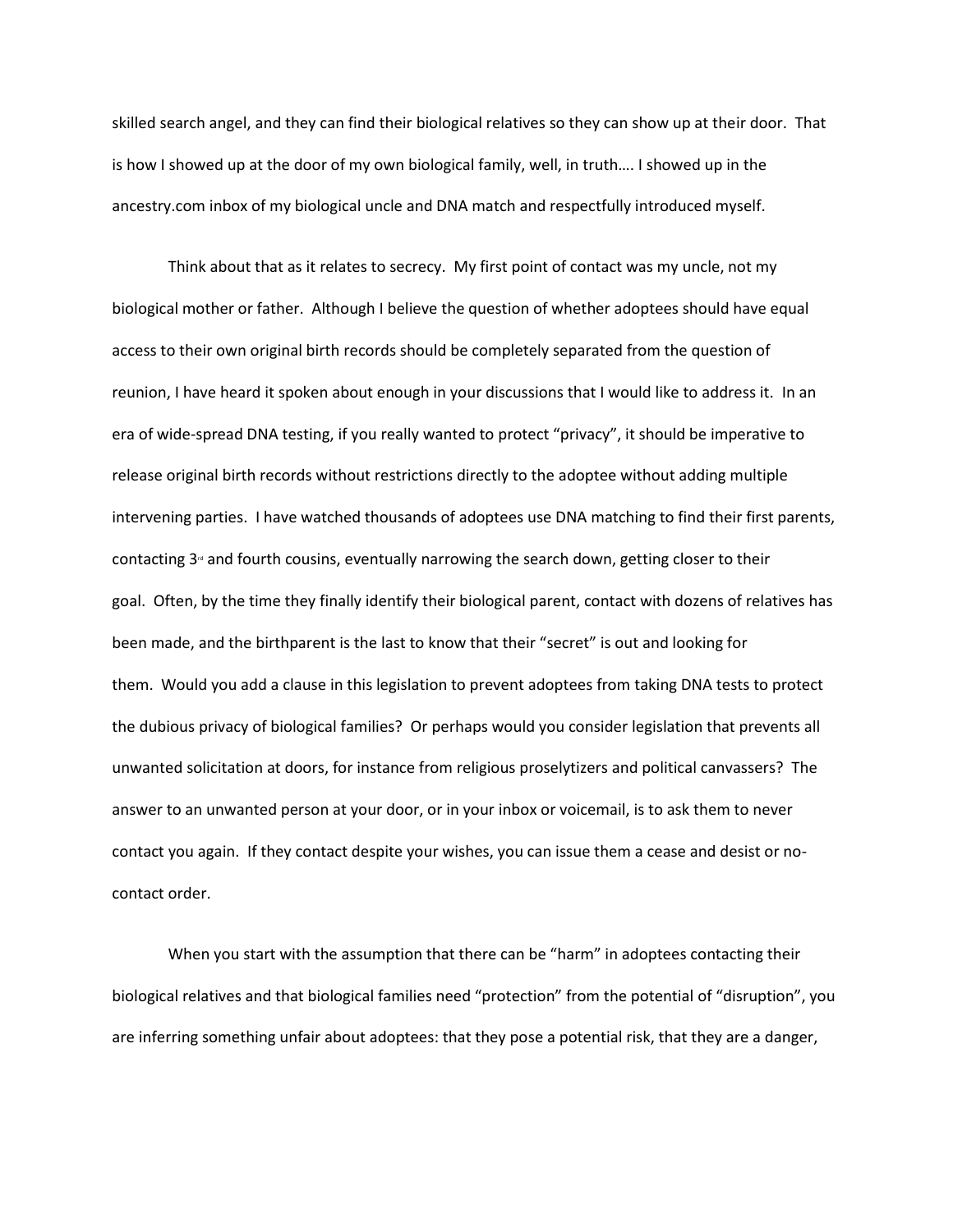and that the only way to "protect" others from them is through the preservation or creation of preemptive codified laws that restrict their rights and treat them differently than other citizens.

 The matter of sealed vital records and the adult adoptee is not a matter to be decided between the adoptee and their biological or adoptive relatives. It is a matter between the adoptee and the State. Statutes are not promises. They can, and should, change when they actively marginalize any group of people based on the circumstances of their existence. There is ample legislation from past years that we would be railing against if still valid: laws that would determine what races and genders are allowed to marry, laws that set tax rates that we no longer adhere to, and laws that would prohibit opening your business on a Sunday.

 I implore this committee to reconsider how this proposed legislation, with power given to biological relatives to deny adoptees access to their own vital records, is a great indignity to the adoptee. Adoptees deserve legal autonomy and full and complete access to their own records, just like all other Vermont citizens. Please consider a "clean bill", that would give VT adoptees access to their original birth certificates in the same way that any other citizen of the State is able to access theirs, through the Department of Health for a nominal fee.

 A further note for consideration is striking the use of the term "former parent". Our biological parents are not "former". They may not be our legal parents, and they may not have had the privilege of being the ones to actually parent us. However, they are from the beginning and always, factually, our biological parents. There is no legislation that can sever that. Please consider the language "biological parent" or "genetic parent" instead of "former parent". I also would oppose the term "birthparent" as this insinuates that it is only the act of "birth" that has meaning in the relationship between the adoptee and their biological parent, whether they are ever to meet in person or not.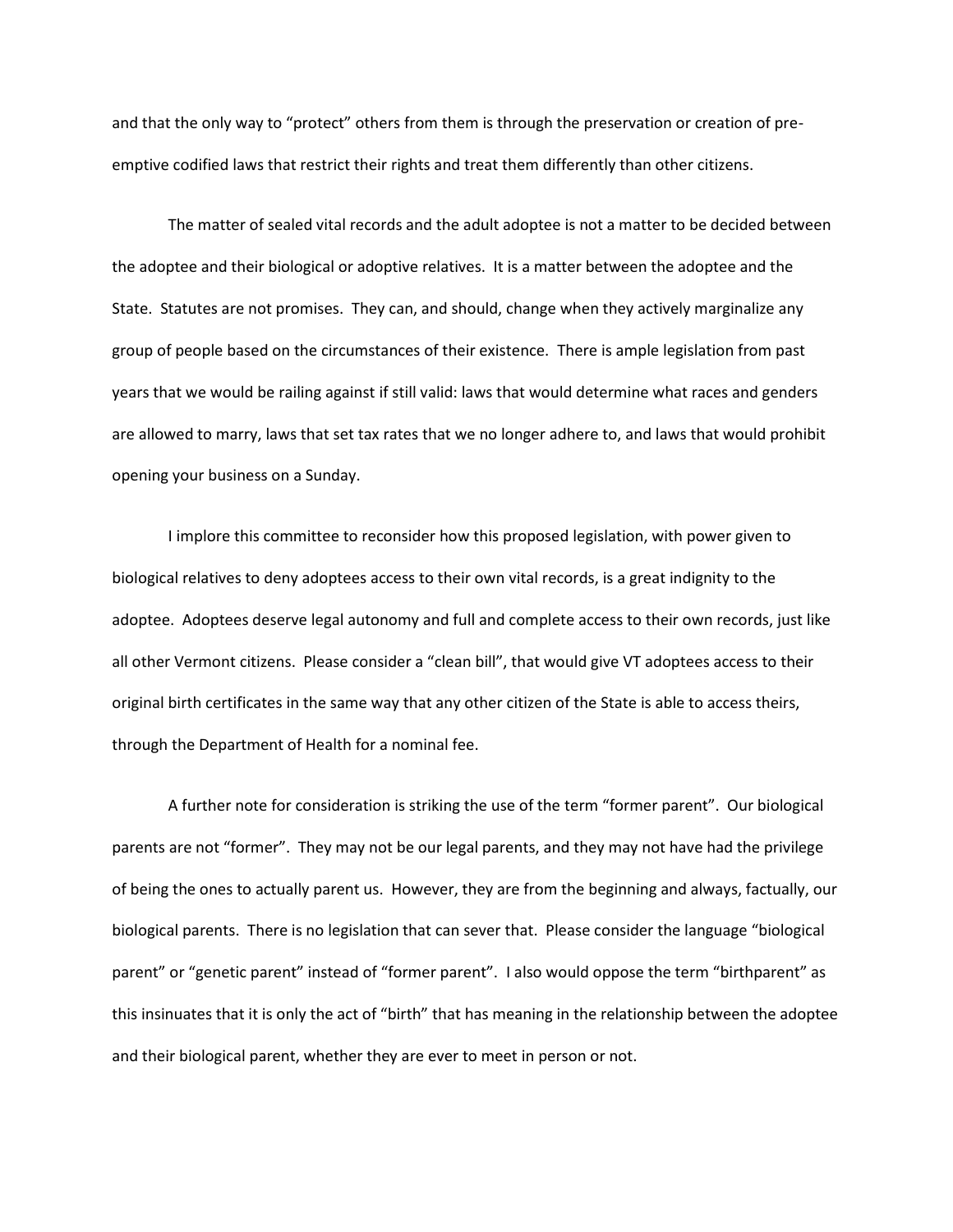I would like to end with something I did not write, a quote from a letter written in 2019 by Cindy Wolfe Boynton the President of the CT Chapter of the National Organization for Women in support of legislation granting CT adoptees full and complete access to their vital records, and it addresses the question of birthmother/birthparent anonymity:

"Women's rights leaders have repeatedly cautioned us to be suspicious of women-protective legislation that has been written by men. Such laws deemed that women were too "fragile" to be lawyers, forbade them from serving on juries since they were "the center of home and family life," and barred them from working late at night as high-paid bartenders (but not as late-working, lesser paid cocktail waitresses.)….

We believe that the current law denying a class of adoptees an equal right to their original birth certificate is one such misguided, supposedly "woman-protective" law. Rather than protecting women, it was put in place as part of an oppressive system that denied women choice over their right to parent, and to control their sexuality and their bodies. These laws are based on the premise that any woman who had broken society's patriarchal norms by becoming pregnant "out of wedlock" should be shunned and shamed. Like many other types of women-protective legislation, the claims of "privacy" created by this law are thinly veiled efforts to silence and marginalize women.

The current law treats adult women as if they require special legal protections given only to children and the legally incompetent. Keeping these laws in place perpetuates the demeaning stereotype that women who relinquished their children are weak, less than competent adults who need state protection to handle their most basic affairs. It is disrespectful of their autonomy and capacity as adults. We believe adult women are capable of managing their personal business and should be treated as full, equal adults under the law." (end quote)